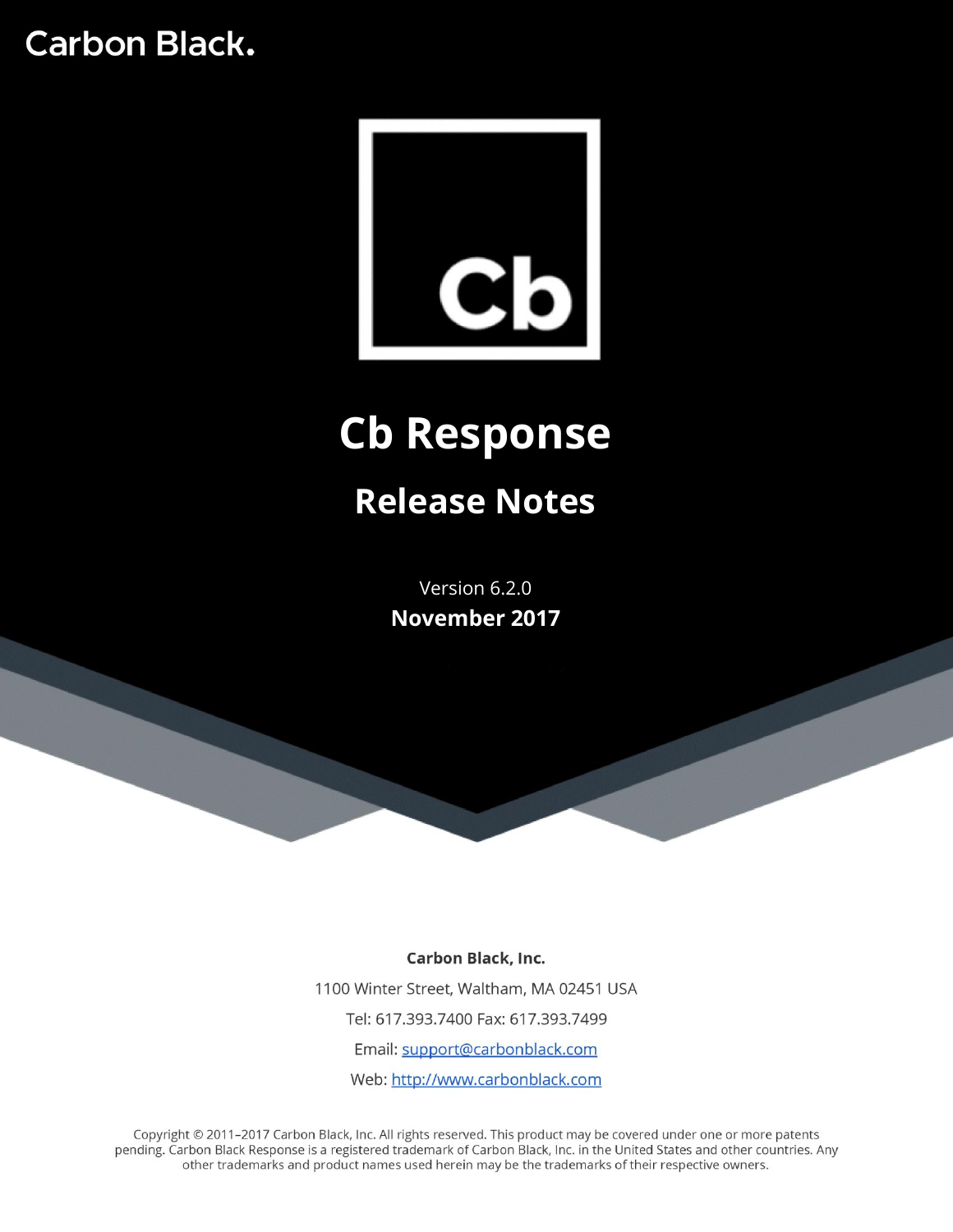# **Introduction**

The *Cb Response 6.2.0 Release Notes* document provides information for users upgrading from previous versions as well as users new to the product. It consists of the following major sections:

- [Preparing for Server Installation or Upgrade](#page-2-0) on page [3](#page-2-0) Describes preparations you should make before beginning the installation process for Cb Response server.
- [Upgrading the Cb Response Server](#page-4-0) on page [5](#page-4-0) Provides information and instructions specific to server upgrades.
- [New and Modified Features](#page-7-0) on page [8](#page-7-0) Provides a quick reference to the new and modified features introduced with this version.
- [Corrective Content](#page-8-0) on page [9](#page-8-0) Describes issues resolved by this release as well as more general improvements in performance or behavior.
- [Known Issues and Limitations](#page-8-1) on page [9](#page-8-1) Describes known issues or anomalies in this version that you should be aware of.
- [Contacting Carbon Black Support](#page-12-0) on page [13](#page-12-0) Describes ways to contact Carbon Black Technical Support, and it details what information to have ready so that the technical support team can troubleshoot your problem.

This document is a supplement to the main Cb Response product documentation.

### Purpose and Contents of this Release

The Cb Response 6.2.0 release contains new sensor versions, bug fixes, and stability and performance improvements. It packages the following component versions:

- Server 6.2.0.171114.1158
- Windows Sensor 6.1.2.71109 Release Notes – <https://community.carbonblack.com/docs/DOC-9772>
- $\bullet$  macOS Sensor 6.1.2.71112 Release Notes – <https://community.carbonblack.com/docs/DOC-9773>
- $\bullet$  Linux Sensor 5.2.13.71018 Release Notes – <https://community.carbonblack.com/docs/DOC-10153>

**Note:** Each release of Cb Response software is cumulative and includes changes and fixes from all previous releases.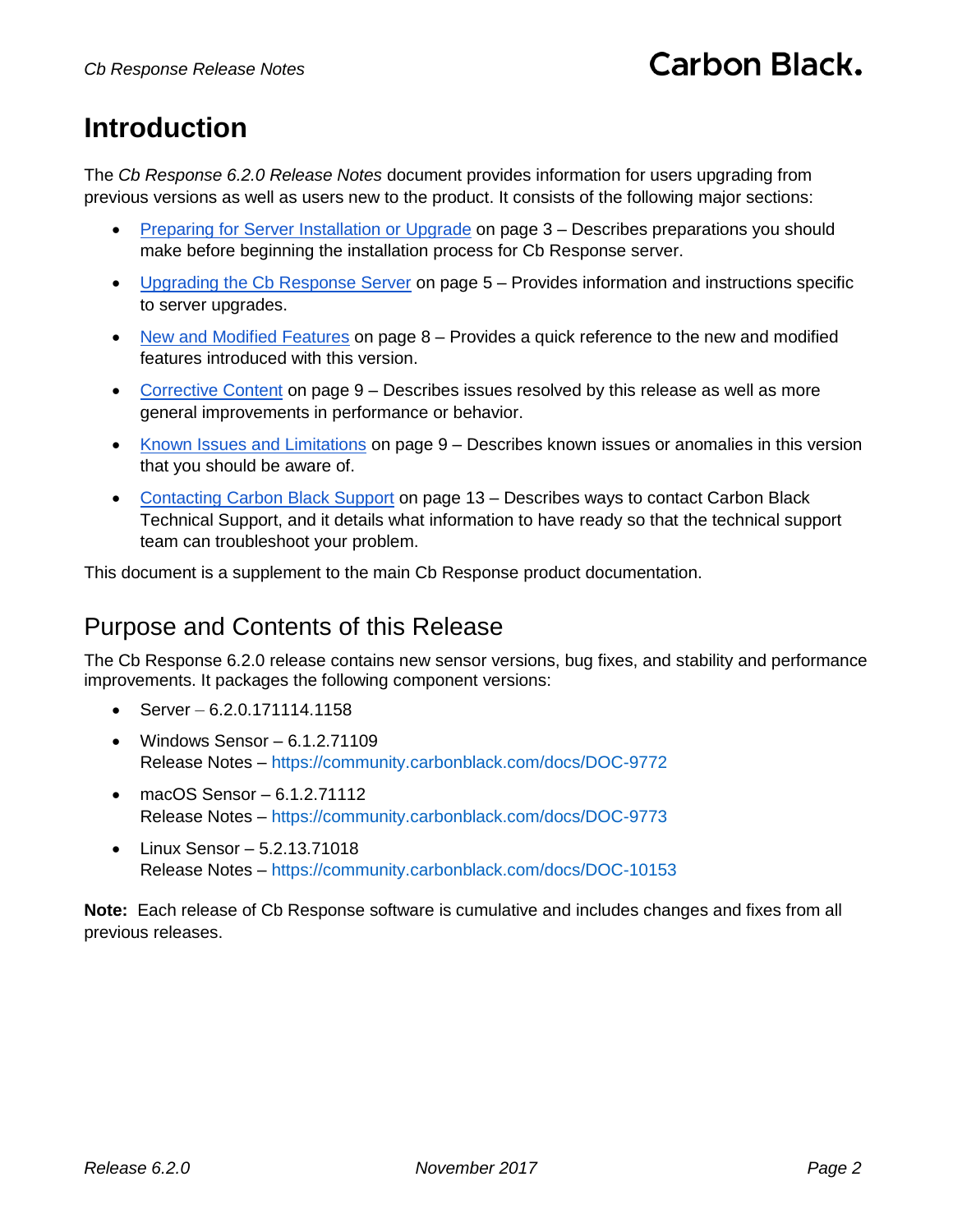### **Documentation**

The standard user documentation for Cb Response product includes:

- *Cb Response User Guide* Describes Cb Response feature functionality in detail, plus administrative functions.
- Cb Response Server/Cluster Management Guide Describes how to install, manage, backup/restore, etc. a Cb Response server/cluster. This guide is for on-premises Cb Response installations only.
- *Cb Response Server Sizing Guide* Provides details on infrastructure sizing for Cb Response server.
- *Cb Response Server Configuration Guide (cb.conf)* Describes the contents of the cb.conf file, the primary configuration file for Cb Response. By changing the values of parameters in cb.conf, you can change the behavior and performance of Cb Response.
- *Cb Response API* Documentation for the Cb Response API is located a[t](https://github.com/carbonblack/cbapi) [https://developer.carbonblack.com.](https://developer.carbonblack.com/)

Additional documentation for special tasks and situations is available on the Carbon Black User [eXchange.](https://community.carbonblack.com/)

# <span id="page-2-0"></span>**Preparing for Server Installation or Upgrade**

This section describes requirements to meet and key information needed before beginning the installation process for the Cb Response server. All users, whether upgrading or installing a new server should review this section before proceeding. Once you have reviewed this document, see the following for specific installation instructions:

- **To install a new Cb Response server**, see "Installing the Cb Response Server" section in the *Cb Response Server/Cluster Management Guide* for version 6.2
- **To upgrade a Cb Response server**, see [Upgrading the Cb Response Server](#page-4-0) later in this document.

#### **Yum URL**

Cb Response Server software packages are maintained at the Carbon Black yum repository [\(yum.distro.carbonblack.io\)](http://yum.distro.carbonblack.io/). Use caution when pointing to the yum repository; different versions of the product are available on different branches as follows:

- The current 6.2.0 version is available from the Carbon Black yum repository specified in the following base URL: baseurl[=https://yum.distro.carbonblack.io/enterprise/stable/x86\\_64/](https://yum.distro.carbonblack.io/enterprise/stable/x86_64/)
- The current 5.3.1 version is available from the Carbon Black yum repository specified in the following base URL: baseurl[=https://yum.distro.carbonblack.io/enterprise/release/x86\\_64/](https://yum.distro.carbonblack.io/enterprise/stable/x86_64/)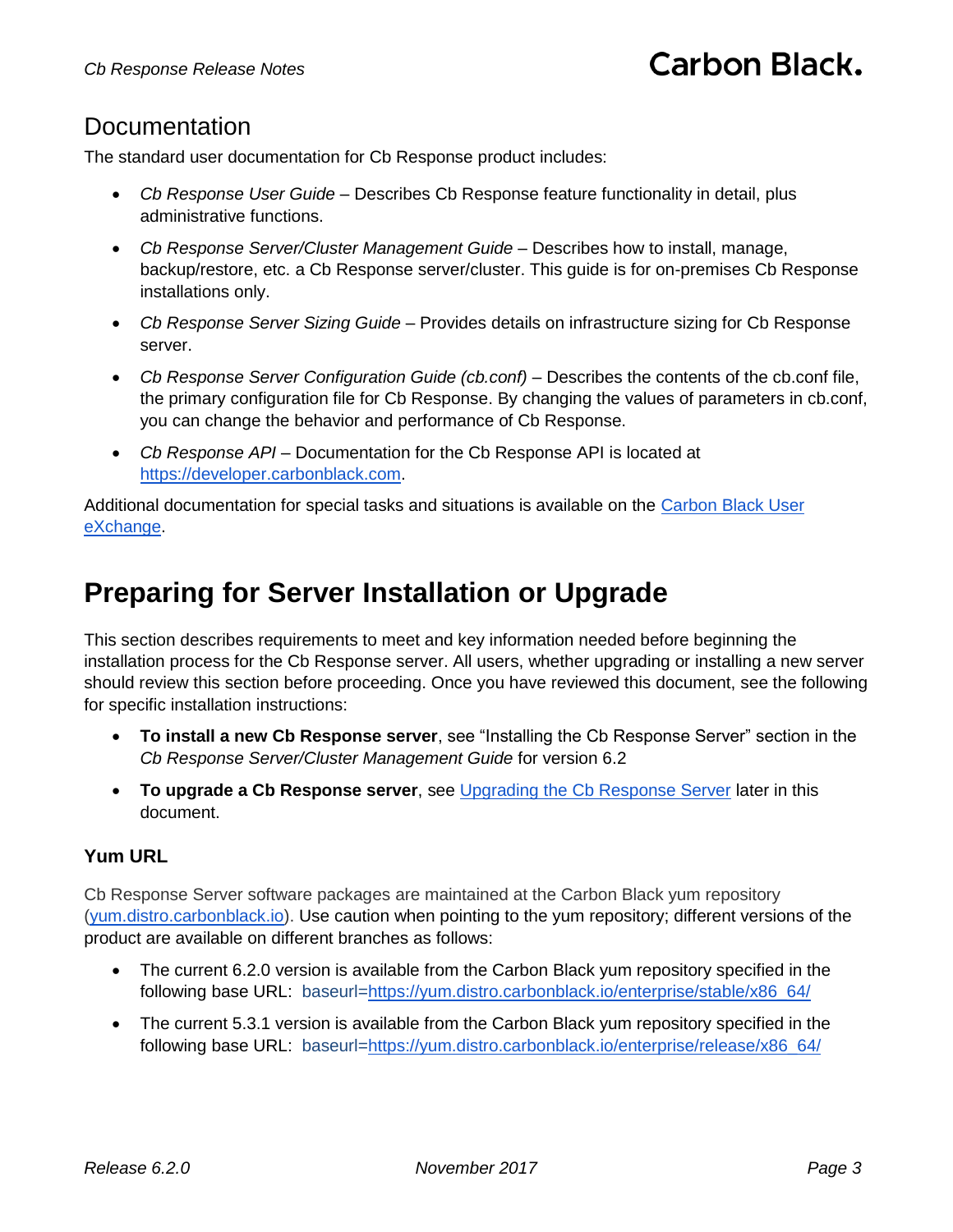**Note:** Communication with this repository is over HTTPS and requires the presence of appropriate SSL keys and certificates. During the Cb Response server install or upgrade process, other core CentOS packages may be installed to meet various dependencies. The standard mode of operation for the yum package manager in CentOS is to first retrieve a list of available mirror servers from [http://mirror.centos.org:80](http://mirror.centos.org/) and then select one of those mirrors to download the actual dependency packages. If your Cb Response server is installed behind a firewall that blocks access to the outside, it is up to the local network and system administrators to ensure that the host machine is able to communicate with standard CentOS yum repositories.

### System Requirements

Operating system support for the server and sensors is listed here for your convenience. The document *Cb Response – Server Sizing Guide* describes the full hardware and software platform requirements for the Cb Response server and provides the current requirements for systems running the sensor. Both are available on the [Carbon Black User](https://community.carbonblack.com/) eXchange.

*Both upgrade and new customers should be sure to meet all of the requirements specified here and in the Server Sizing Guide before proceeding.*

#### **Server / Console Operating Systems**

**Note:** For best performance, Carbon Black recommends running the latest supported software versions.

- CentOS 6.7-6.9 (64-bit)
- Red Hat Enterprise Linux (RHEL) 6.7-6.9 (64-bit)

Installation and testing is done on default installs using the 'minimal' distribution and the distribution's official package repositories. Customized Linux installations must be individually evaluated.

#### **Sensor Operating Systems (for Endpoints and Servers)**

For the most up-to-date list of supported operating systems for Cb Response sensors (and all Cb endpoint products), refer to the following page in the Carbon Black User eXchange:

<https://community.carbonblack.com/docs/DOC-7991>

**Note:** Non RHEL/CentOS distributions or modified RHEL/CentOS environments (those built on the RHEL platform) are not supported.

### Technical Support

Cb Response server and sensor update releases are covered under the Customer Maintenance Agreement. Carbon Black recommends reviewing content on the User eXchange prior to performing the upgrade for the latest information that supplements the information contained in this document. Technical Support is available to assist with any issues that may develop during the upgrade process. Our Professional Services organization is available to assist with the upgrade process to ensure a smooth and efficient upgrade installation.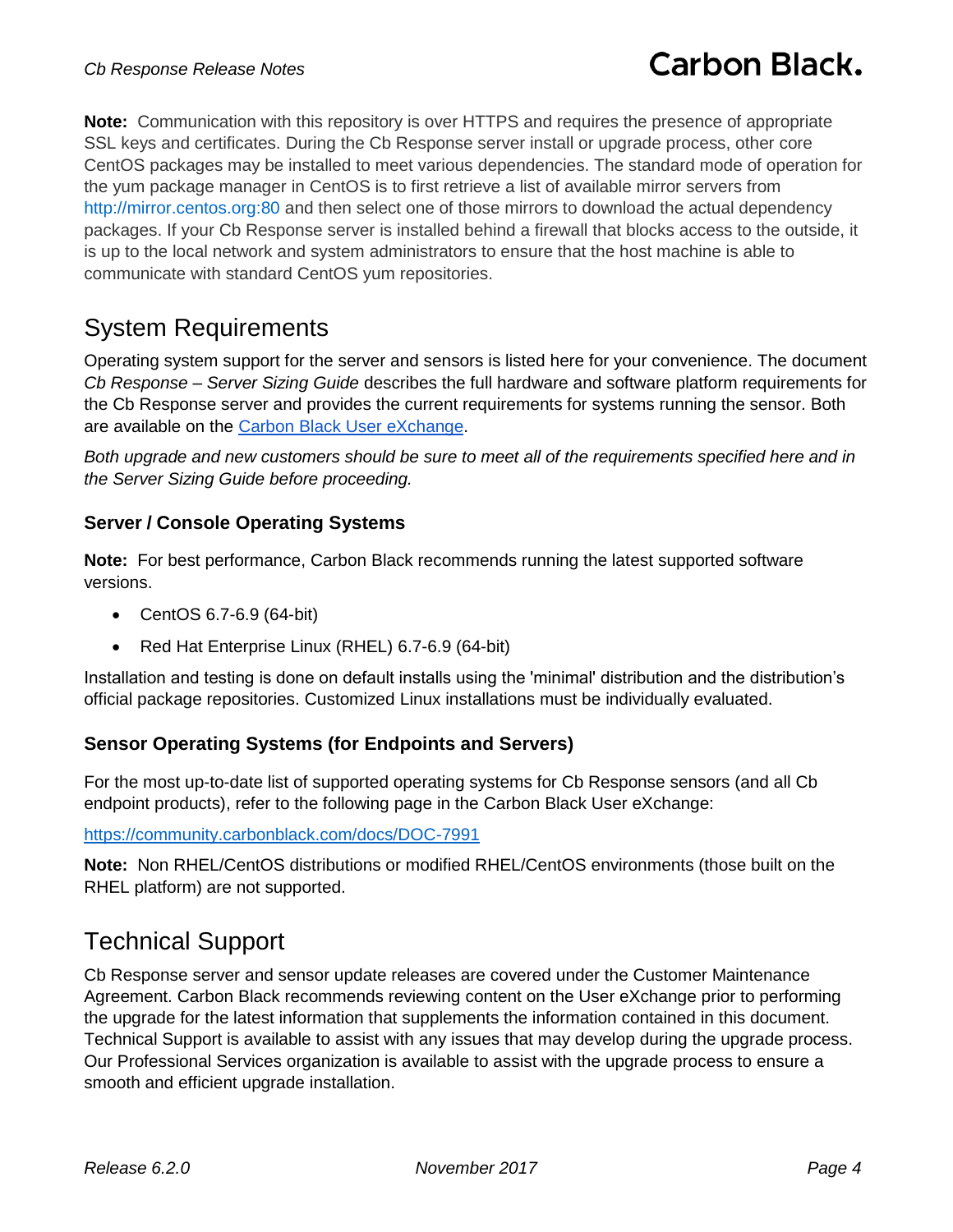# <span id="page-4-0"></span>**Upgrading the Cb Response Server**

### Supported Upgrade Paths

Server upgrades to 6.2 are supported from the following previous versions:

- All 5.1.*x* versions, including earlier patch releases
- All 5.2*.x* versions, including earlier patch releases
- All 6*.x* versions, including Early Access Program (EAP) and Controlled Distribution releases

For more detailed instructions for installing or upgrading the server, please refer to the *Cb Response Server/Cluster Management Guide*, which is available on the [Carbon Black User eXchange.](https://community.carbonblack.com/) For upgrading from earlier versions, please call or email Carbon Black Technical Support.

**Important:** Ports and protocol requirements in version 6.*x* have changed since version 5.*x*. Refer to the "Ports and Protocols" chapter of the *Cb Response Server/Cluster Management Guide* for details.

### Configure Sensor Updates Before Upgrading Server

Cb Response 6.2 comes with updated sensor versions. If you are upgrading your server, decide if you want to upgrade to the new *sensor* versions *before* you run the server upgrade program. Servers and sensors can be upgraded independently, and sensors can be upgraded by sensor groups, rather than all at once.

Decide if you would like the new sensor to be deployed immediately to existing sensor installations, or if you want to install only the server updates first. Carbon Black recommends a gradual upgrade of sensors to avoid any unacceptable impact on network and server performance.

**Note:** *There is no expected degradation to sensor performance with Cb Response 6.2.*

To configure deployment of new sensors via the Cb Response web UI, follow the instructions below that correspond to the version you are upgrading from.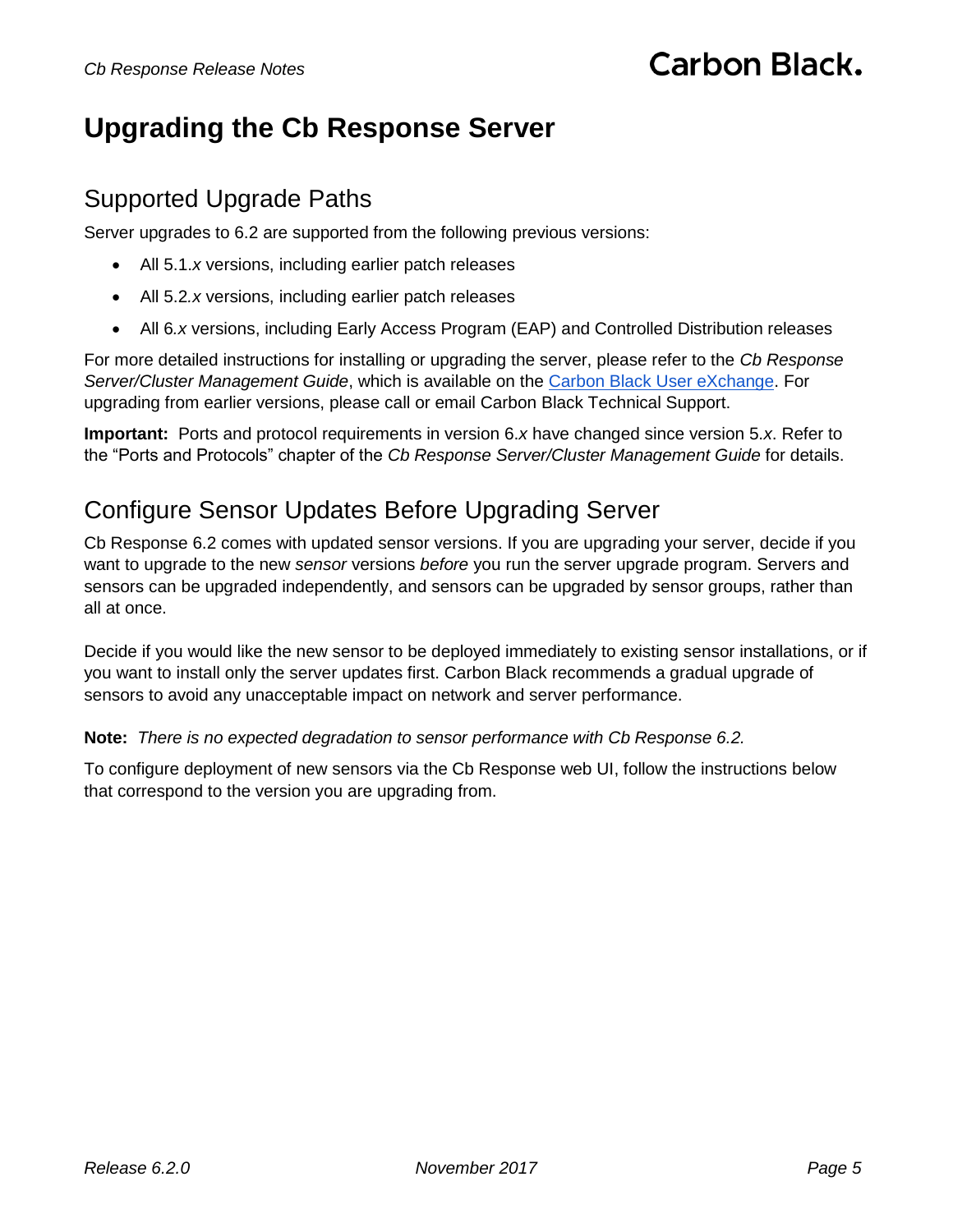#### **Versions 5.1.1 and Below:**

1. Log into the console, navigate to the Sensors page, and edit the group settings for each active Sensor Group:

| <b>Edit Group Settings</b>                                                           |          |             |                             | ×                     |
|--------------------------------------------------------------------------------------|----------|-------------|-----------------------------|-----------------------|
| Settings                                                                             | Advanced | Permissions | <b>Event Collection</b>     |                       |
| Sensor-side Max Disk Usage <sup>O</sup>                                              |          |             | Site <sup>O</sup>           |                       |
| $\odot$ GB<br>$\overline{\mathbf{c}}$<br>$\boxed{\div}$ %<br>$\overline{\mathbf{2}}$ |          |             | Default Site                | ▼                     |
|                                                                                      |          |             | Sensor Name <sup>O</sup>    |                       |
| Max Licenses <sup>O</sup>                                                            |          |             | Upgrade Policy <sup>O</sup> |                       |
| (a) No limit                                                                         |          |             | Always Latest -             |                       |
| Limit to:<br>⊙                                                                       | 0        |             |                             |                       |
|                                                                                      |          |             |                             | Save Changes<br>Close |

- 2. Under the Advanced tab, find the Upgrade Policy setting. If this is set to **Always Latest**, the server will automatically upgrade sensors in this group to the latest sensor version.
	- a. To keep the sensors at a specific version, select that version number from the dropdown prior to upgrade.
	- b. To continue using whatever sensor versions are already installed, regardless of version, select **Manual**.

**Note:** Automatic upgrade settings for Sensor Groups apply to Windows sensors only. To change OS X and Linux sensor upgrade settings please see the "Installing Sensors" chapter of the *Cb Response User Guide*.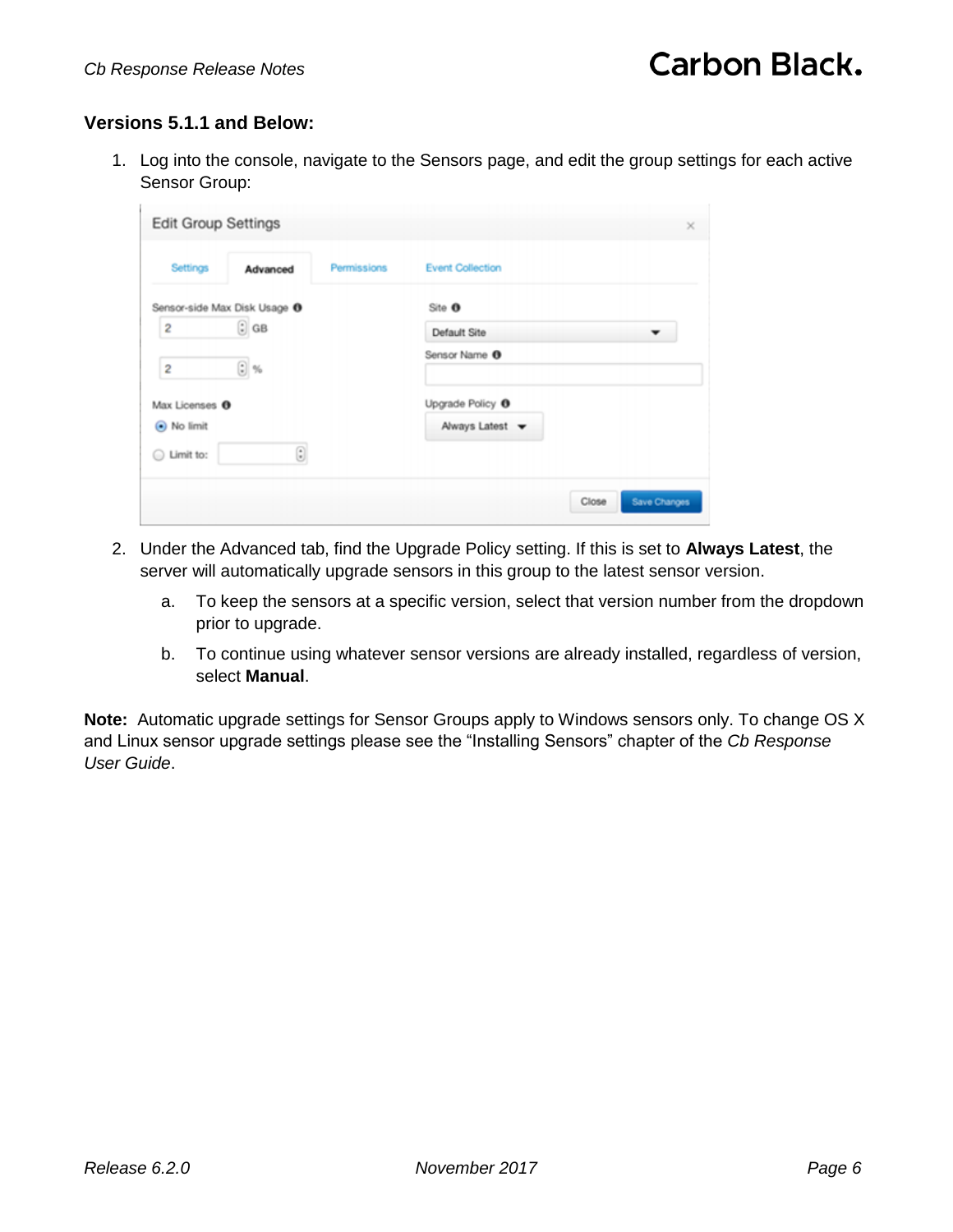#### **Versions 5.2.0 and Above:**

1. Log into the console, navigate to the Sensors page, and edit the group settings for each active Sensor Group:



- 2. Under the Upgrade Policy tab, find the platform type you want to configure. If this is set to **Automatically upgrade** to the latest version, the server will automatically upgrade sensors in this group to the latest sensor version.
	- a. To keep the sensors at a specific version, select that version number from the dropdown list prior to upgrade.
	- b. To continue using whatever sensor versions are already installed, regardless of version, select **No automatic upgrades**.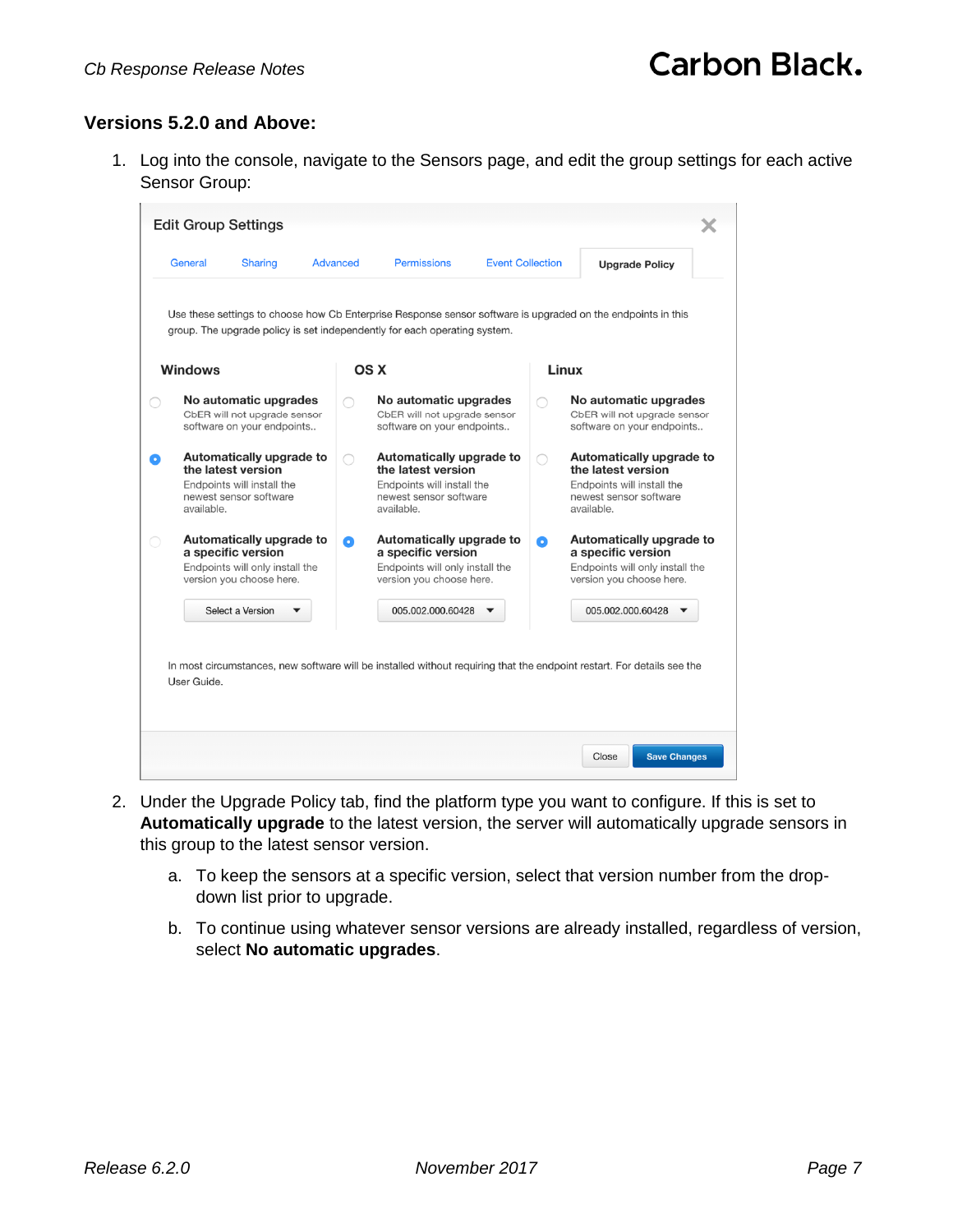# Updating Cb Response Server

If you are upgrading the server, please follow the steps in this section. These steps require SSH or console access to the server and minions with root privileges.

#### **To upgrade a standalone server:**

- 1. On the server, stop the Cb Response services: service cb-enterprise stop.
- 2. Update the Cb Response services: yum update cb-enterprise.
- 3. Restart the Cb Response services: service cb-enterprise start.

#### **To upgrade a clustered server:**

- 1. On the Master server, navigate to the cb install directory (defaults to /usr/share/cb) and stop the Cb Response services: ./cbcluster stop.
- 2. Update the Cb Response services on each Master and Minion server node: yum update cbenterprise.
- 3. On the Master server, restart Cb Response services: ./cbcluster start.

**Note:** Improvements of Cb Response server will occasionally require using a utility called 'cbupgrade' (after yum install/update cb-enterprise) to migrate the database schema or alliance feed data. Upgrading from a previous stable version of Cb Response server to the current release does not require this step. However, running the utility is required when there are local changes to configuration files that have to be manually consolidated with the newer versions distributed by this release. The operator will be notified of this requirement when attempting to start the cb-enterprise services. In a clustered server configuration, this utility must be run on all nodes before restarting the cluster. *When running this utility in a clustered environment, be sure to answer 'NO' when asked to start server services; the administrator will need to use 'cbcluster' to start the clustered server.*

# <span id="page-7-0"></span>**New and Modified Features**

This release of Cb Response includes the following changes in functionality:

- VirusTotal feed has been removed from the user interface and documentation.
- The *UserName* **> Sharing Settings** page has a new option to enable diagnostic data collection on the server, either regularly or temporarily. Collecting this data in the background facilitate troubleshooting with Customer Support. The option is turned off by default.
- Cb Response now supports the IPv6 protocol.
	- $\circ$  Sensors can detect and process IPv6 IP addresses for the server to store and index. Communications between the server and sensors, however, use IPv4 protocol.
	- $\circ$  Cb Response can now recognize and process IPv6 keywords in the IOC (Indicators of Compromise) report section of custom feeds.
	- $\circ$  In searches and watchlist queries, you can specify IP addresses and address ranges in IPv6 Classless Inter-Domain Routing (CIDR) notation as well as in IPv4 format.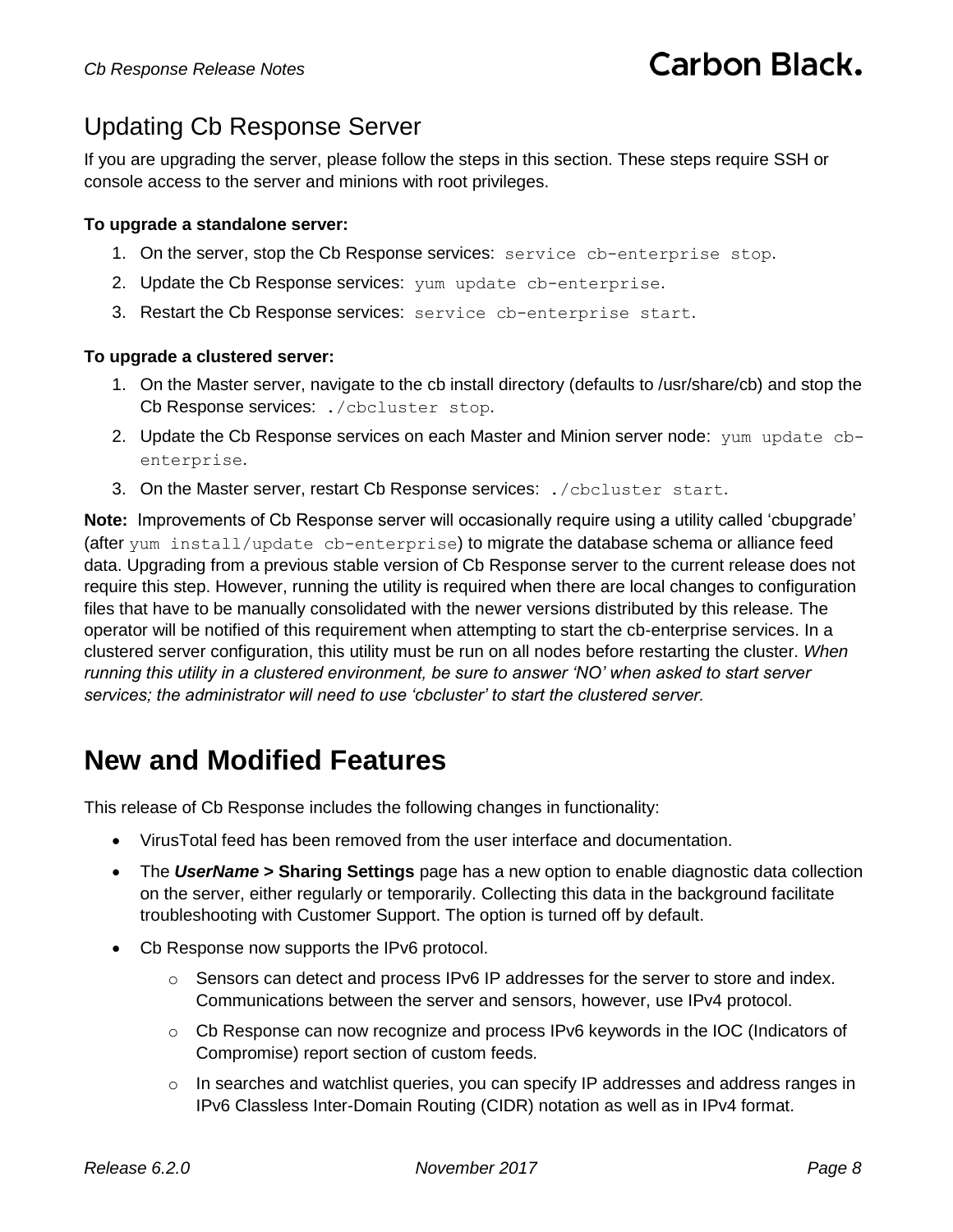# <span id="page-8-0"></span>**Corrective Content**

This release of Cb Response includes the following corrective content changes:

- 1. Fixed an issue in query-based Watchlist/Feed searcher so that it no longer returns false positives because missing fields in process metadata were replaced with "unknown" for some mandatory fields. (CB-15463)
- 2. Process search should now return results properly when using negated binary terms. (CB-13935)
- 3. The server will now properly handle Unicode strings when receiving sensor registration requests. (Cb-14484)
- 4. The UI will now allow the user page beyond the first 500 results in events. (CB-14668)
- 5. Banning hashes no longer results endless spinner. (CB-15337)
- 6. Process facet filters now update correctly when selecting another process the tree. (Cb-15351)
- 7. Binary\_synchronizer now looks at all 256 possible values instead of just 16 values in the md5 hash field. (CB-15597)
- 8. Query builder now consistently displays the IPADDR parameter in an octet, instead of integer. (CB-13636)

# <span id="page-8-1"></span>**Known Issues and Limitations**

### OS X Sensor Upgrade Limitation

Customers who have previously upgraded to OS X version 5.2.8.170419.1312 won't be able to upgrade to OS X version 6.0.4.170328.1642 included in this package due to an installer issue that does not correctly allow for upgrade to a higher build version if the build timestamp is not newer. This does not impact any earlier OS X version built before March 28th, 2017.

### OS X 10.12 Sierra Support with 5.2.0 Patch 3 and Later Sensors

If you have *already* upgraded to OS X 10.12 while running 5.2.0 Patch 2 or earlier versions of the sensor, the sensor will continue to operate, however certain events may not be reported as expected (for example, module loads) or some features might be unavailable (such as banning).

At this point, if the sensor is upgraded to 5.2.0 Patch 3 or later sensors, a reboot will be necessary to restore full functionality.

If 5.2.0 Patch 3 or a later sensor is installed *before* upgrading to OS X 10.12 or a fresh install of 5.2.0 Patch 3 or a later sensor on 10.12 Sierra **will not** require a reboot to begin functioning fully.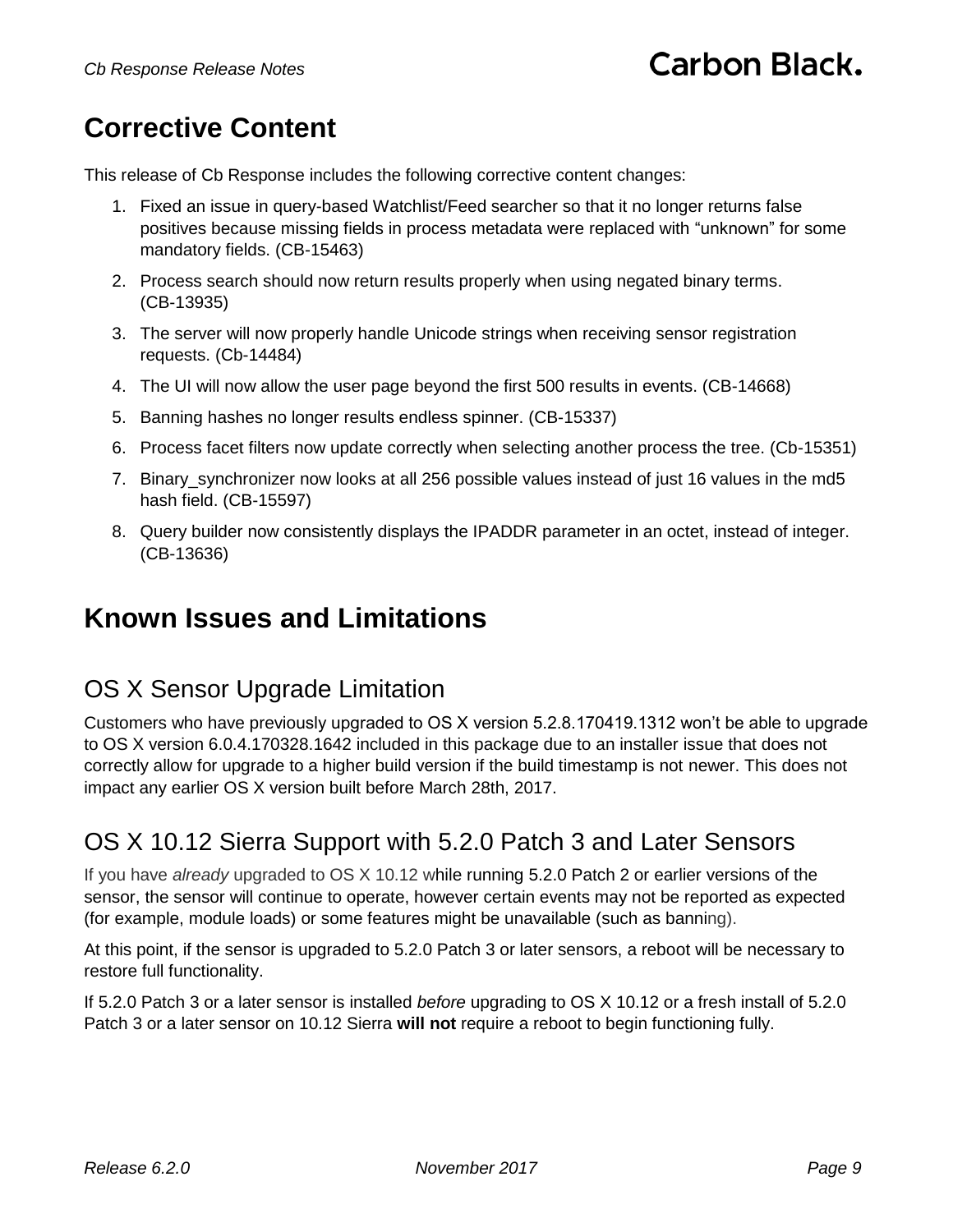# Changes to nginx Configuration Directory

Customers upgrading to 5.2.0 from earlier versions will find that nginx proxy configuration directory (/etc/cb/nginx/conf.d) layout has changed in this version. Custom nginx server configuration that is contained in cb.server.custom file is now located under /etc/cb/nginx/conf.d/includes. Customers may need to edit their nginx  $cb$ , confiile to update the include path of this file to reflect the new directory hierarchy following the upgrade.

For additional troubleshooting information and configuration examples, see the following knowledgebase articles:

<https://community.carbonblack.com/docs/DOC-5430> <https://community.carbonblack.com/docs/DOC-5441>

# Installations Using Single Sign-On

Customers upgrading to 5.1.1 Patch 2 from earlier releases may need to edit their SSO configuration file to ensure proper operation after upgrading. The following steps should be taken:

- 1. Verify the name of the current sso configuration file being used. This is defined in /etc/cb/cb.conf with the SSOConfig parameter, for example: SSOConfig=/etc/cb/sso/sso.conf
- 2. In the sso configuration file, find the entry for the assertion\_consumer\_service. It will look similar to the following:

```
"endpoints": {
        "assertion consumer service": [
[[]
             "https://<IP Address>/api/saml/assertion",
            "urn:oasis:names:tc:SAML:2.0:bindings:HTTP-POST"
 ]
 ]
  },
```
3. If the assertion\_conumer\_service is defined using square-bracket syntax as in the example above, change it to use curly-brace and replace the comma to a colon in its syntax, as follows:

```
"endpoints": {
"assertion consumer service": {
      "https://<IP Address>/api/saml/assertion":
     "urn:oasis:names:tc:SAML:2.0:bindings:HTTP-POST"
 }
```
},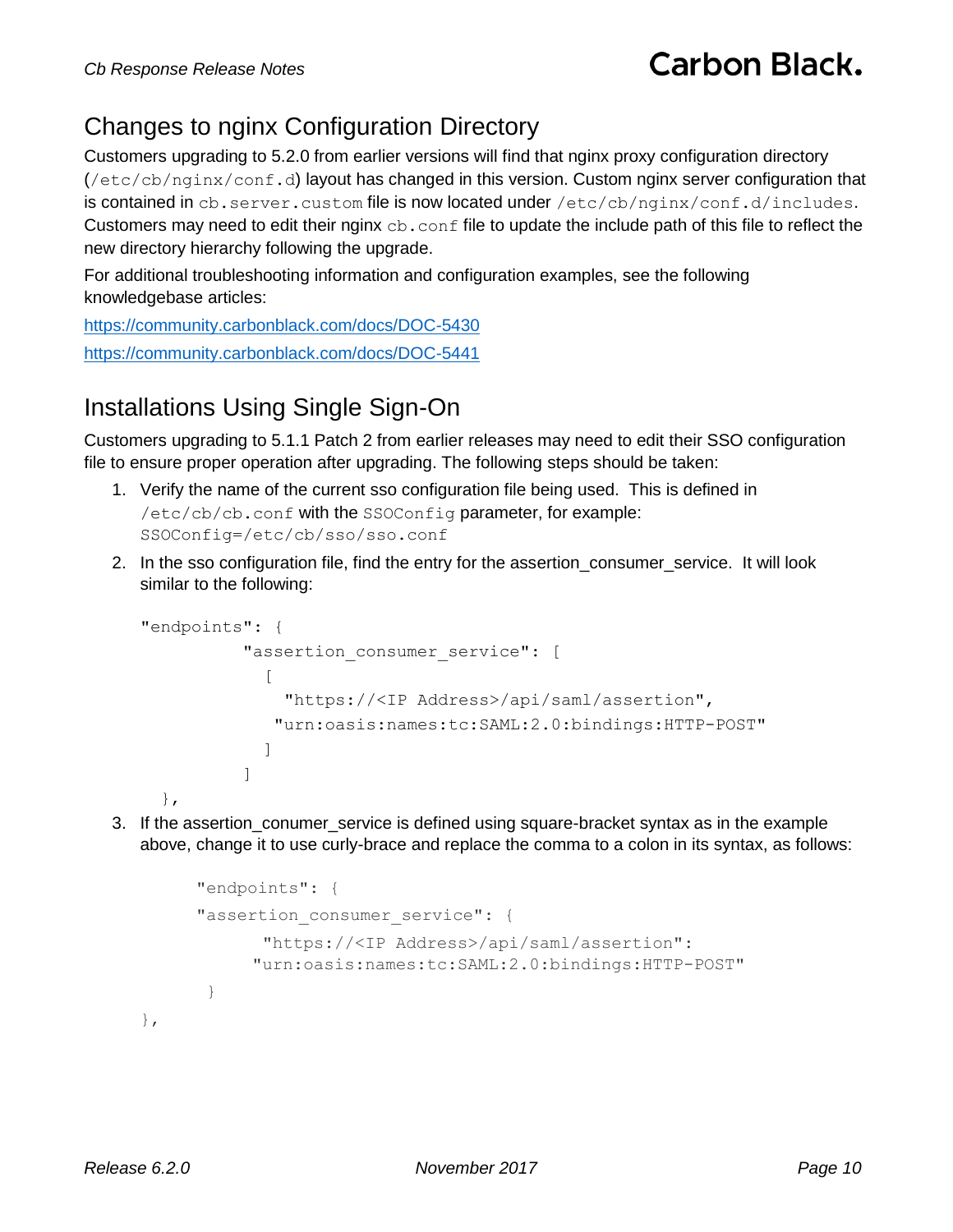### Using Boolean OR with Negated Query Terms

Cb Response server query language relies on the query syntax of the underlying database architecture that uses SOLR/Lucene. This query syntax has limitations when dealing with negated terms in queries that contains Boolean OR, for example, A OR -B.

In such cases, negated term is OR'ed with the result set of the terms that are not negated, instead of being applied first over the entire document set and then OR'ed with the result set of the other terms. This may return confusing search results, for example:

netconn count: [20 TO \*] OR -process name: chrome.exe

This query is expected to return processes that have more than 20 network connections OR processes not named *chrome.exe*, regardless of their network connection count. However, the results set will be a set of processes that are not named *chrome.exe* in the set of processes that have more than 20 network connections.

In order to work around this shortcoming, the logical OR could be translated into a logical AND by using the equivalent negated version of the entire query, for example, A OR -B  $\rightarrow$  -(-A AND B)

-(-netconn count: [20 TO \*] AND process name: chrome.exe)

Alternatively, the negated term can be replaced with a term that includes logical AND to a term that would match all documents, for example:

netconn\_count:[20 TO \*] OR (process\_id:\* AND -process\_name:chrome.exe)

A comprehensive fix to this limitation will be included in an upcoming release.

### Tracking and Isolation of Network Connections That Existed Before the OS X Sensor Was Installed

In the OS X sensor version included in 5.1.1 Patch 2, we have made a design change to improve sensor interoperability with a number of other endpoint applications, for example, Symantec Endpoint Protection agent and LittleSnitch. This resulted in a modified behavior in tracking and isolation of network connections. In 5.1.1 Patch 2, network connections and sockets that are established *before* the sensor is installed will not be tracked for monitoring and isolation. If the machine is rebooted after installation, the sensor will continue to monitor and successfully isolate all network connections.

### Automatic Pruning of Inactive Sensors

In version 5.1.0 Patch 1, we have added configuration logic to prune out sensors that are dormant or inactive. This would include systems that are offline, uninstalled or otherwise not communicating with the Cb Response server for a given number of days. The following configuration has been added to the cb.conf file to control pruning of such inactive sensors:

DeleteInactiveSensors=True

DeleteInactiveSensorsDays=10

By default, the value is set to *False*.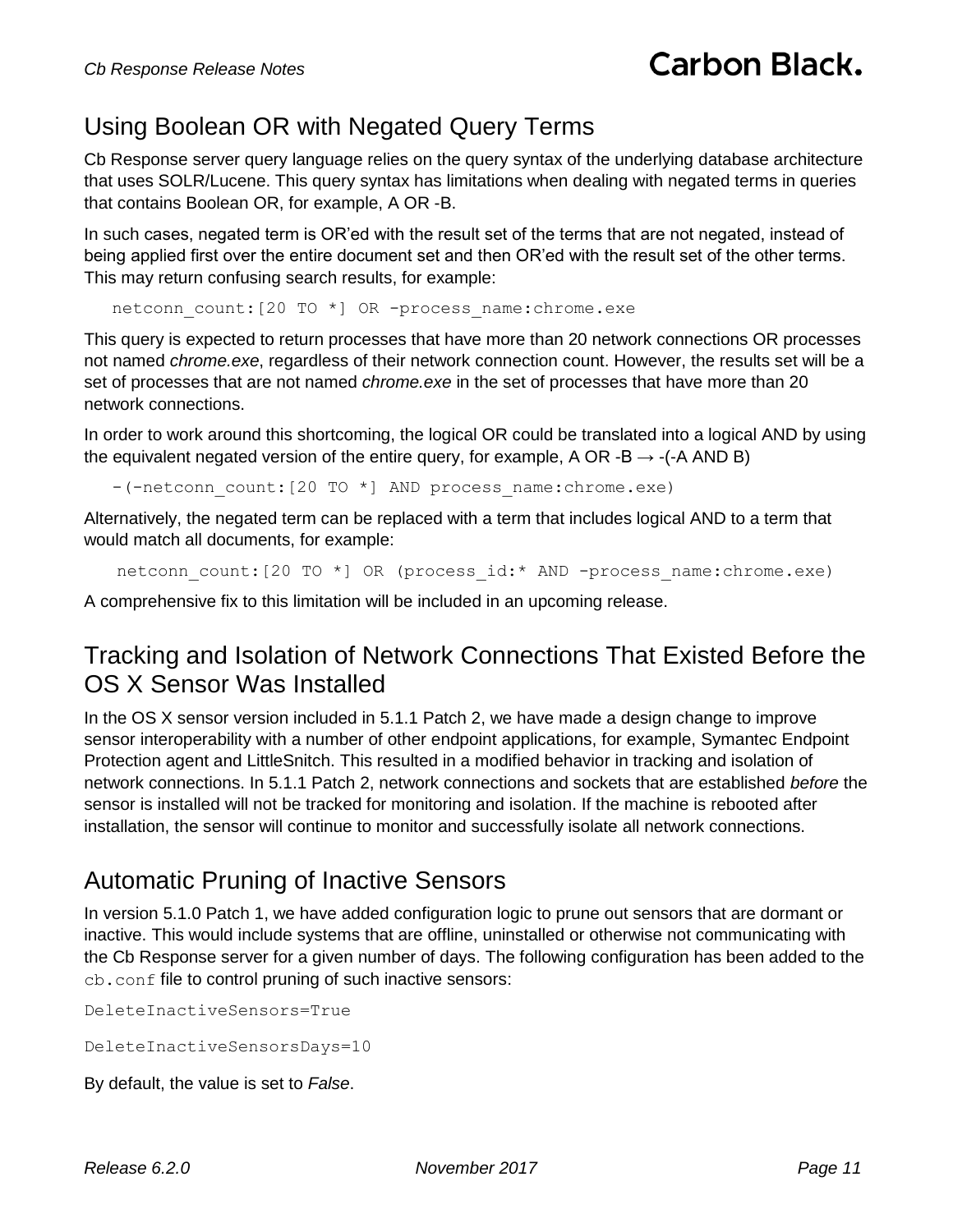In 5.1.1 Patch 1, we modified the configuration to filter out sensors that are dormant or inactive, rather than pruning them from the database to preserve the historical context of process activity stored by the server. The configuration option in  $cb$ , confination been modified to reflect the change in implementation:

SensorLookupInactiveFilterDays

If this value is unset (default), all sensors are returned. When SensorLookupInactiveFilterDays set to > 0, only sensors that checked in the past SensorLookupInactiveFilterDays days will be returned.

#### **Important Note:**

*Users upgrading to 5.1.1 Patch 1 or Patch 2 from earlier releases may need to update their cb.conf file to reflect this change. The new setting supersedes both previous settings and the legacy settings are ignored by the system.*

### Other Issues

- 1. Cbssl command line throws a KeyError exception when run on the server, even though its execution correctly completes (CB-12622)
- 2. OS X and Linux sensors do not support excluding certain hashes from being banned via restrictions.conf. This feature is only supported for Windows platform.
- 3. Version 5.1.0 implementation of sensor purging has a known issue. If a sensor has been purged prior to its process data being purged, the Process Analyze page will return a 404 error for that sensors processes. All searching capabilities and process events are still present, searchable, and will be alerted. To reduce the chances of this scenario if you choose to enable DeleteInactiveSensors, we recommend setting your DeleteInactiveSensorsDays equal to or greater than your desired storage retention period. *This issue has been addressed in 5.1.1 Patch 1*
- 4. Negated terms in queries with Boolean OR logic have some limitations (see section under upgrading the server). (CB-4068)
- 5. In order for sensor upgrades to work properly, McAfee EPO may need to be configured to exclude c:\windows\carbonblack\cb.exe from its "Prevent creation of new executable files in the Windows folder" option. (CB-7061)
- 6. The power state of a Linux sensor is not displayed correctly on the Host Details page. When a Linux sensor is powered off, the icon next to the Computer Name does not change to the correct state. (CB-6671)
- 7. Some outbound UDP network connections are not reported on Linux platforms. (CB-6630)
- 8. ICMP traffic is allowed when sensor is isolated on Linux and OS X platforms. (CB-6483/CB-6623)
- 9. Non-binary file write event collection cannot be disabled on Linux platforms. (CB-6686)
- 10. On OS X platforms, the UI setting to turn all "event collections" off is not honored. (CB-6389)
- 11. Binary execution of a file can still be banned if the file reuses the same inode on Linux and OS X platforms. (CB-6647/CB-6402)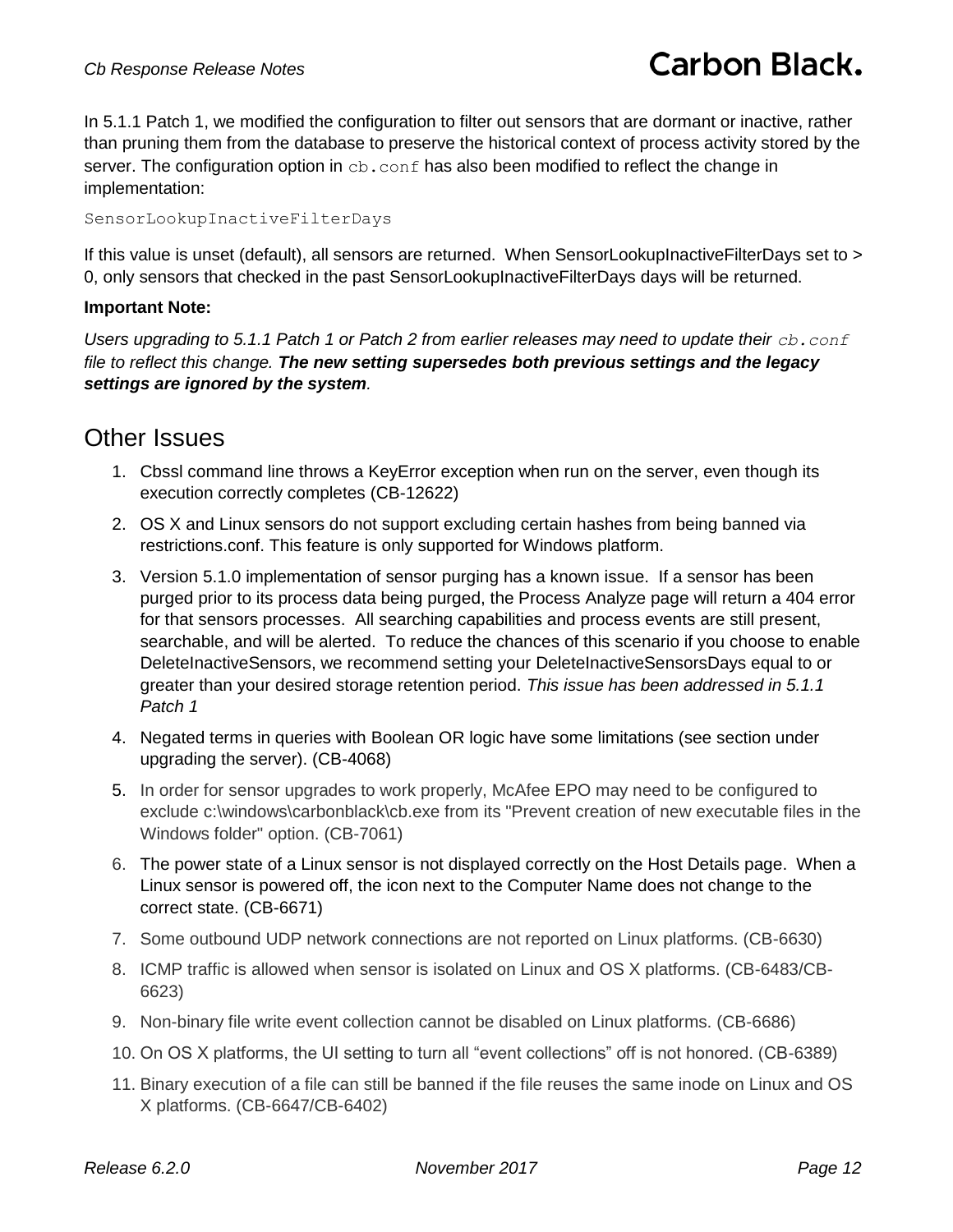- 12. If a sensor's system clock is wrong and in the future, the start time for processes from that sensor are not displayed correctly in the Carbon Black console. (CB-6257)
- 13. On the Carbon Black server, when a sensor is moved out of a group with a user on a team that has only "Viewer" access to that particular group, results for that group are still searchable for the time period it was in that group, but the Process Details page links get 405 errors. If the sensor is put back into the group, the 405 errors for those processes go away. (CB-3704)
- 14. The Reshard tool can fail with "File Not Found" exception, in turn causing a corrupt index. If a re-shard is necessary please contact support for a potential work around. (CB-3743)
- 15. The Linux sensor fails to properly cache observed events after the disk quota is reached and connection to the server is lost. (CB-6722)
- 16. The Linux sensor may fail to generate an MD5 and collect a binary image of file on a network share or user-space file system. (CB-6749)
- 17. CbEP enforcement fails after the Linux Sensor is uninstalled. A restart of CbEP is required to restore enforcement. (CB-7674)

# <span id="page-12-0"></span>**Contacting Carbon Black Support**

Carbon Black Technical Support provides the following channels for resolving support questions:

| <b>Technical Support Contact Options</b> |  |  |
|------------------------------------------|--|--|
| Web: www.carbonblack.com                 |  |  |
| Email: support@carbonblack.com           |  |  |
| Phone: 877.248.9098 (877.BIT9.098)       |  |  |
| Fax: 617.393.7499                        |  |  |
| Hours: 8:00 a.m. to 8:00 p.m. EST        |  |  |

### Reporting Problems

When contacting Carbon Black Technical Support, be sure to provide the following information:

| <b>Required Information</b> | <b>Description</b>                                           |
|-----------------------------|--------------------------------------------------------------|
| <b>Contact</b>              | Your name, company name, telephone number, and email address |
| <b>Product version</b>      | Product name (Cb Response server and sensor version)         |